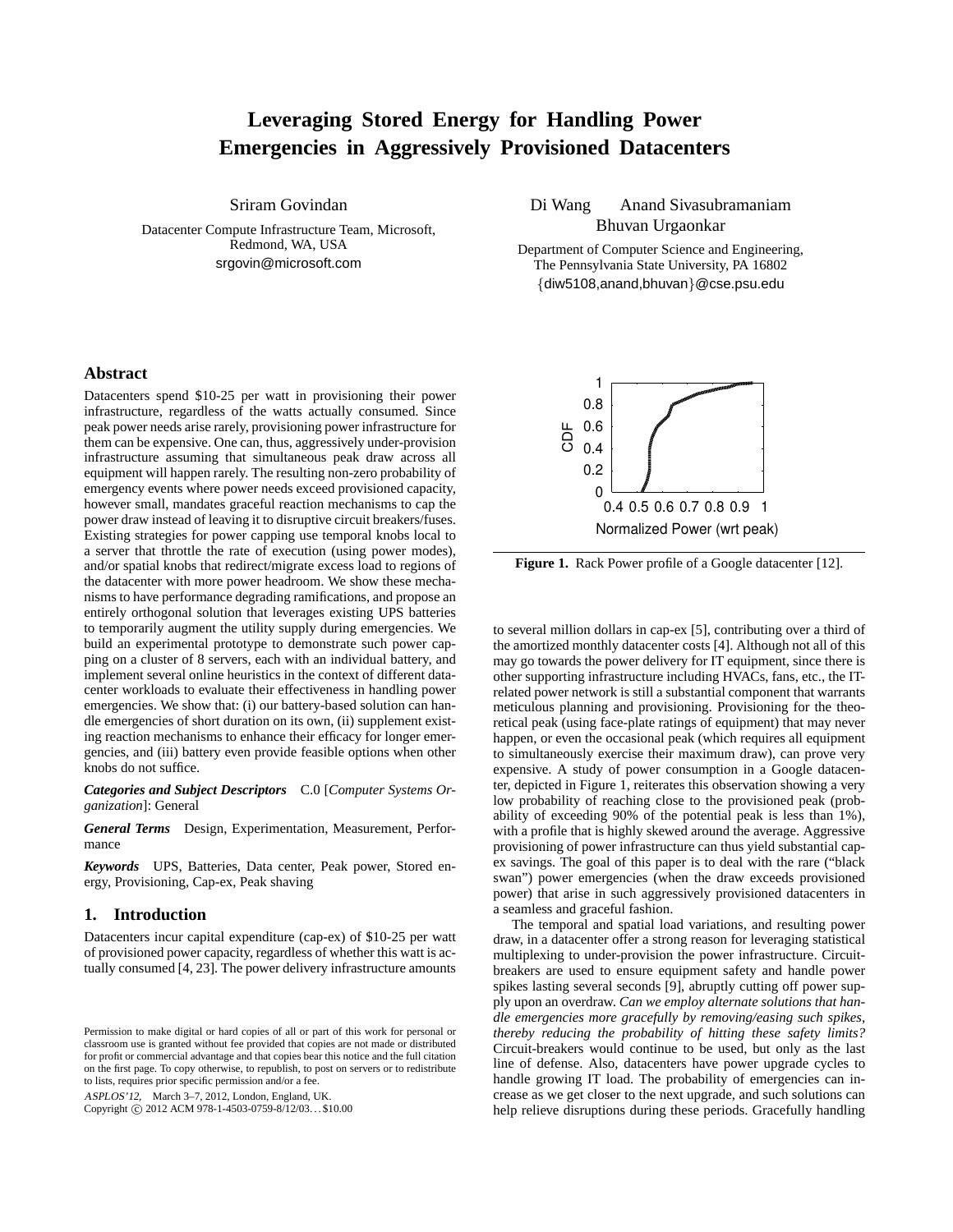emergencies, while meeting performance SLAs, would allow more aggressive power provisioning  $<sup>1</sup>$ .</sup>

Software mechanisms for power capping have been examined to some depth [12, 13, 16, 19, 25, 37, 38, 47]. Broadly, we can classify existing solutions into two categories. The first set of knobs are local to servers, where temporal load-shifting/demand-shaping is used to control the rate of workload execution (and thereby control power consumption which grows with utilization). Apart from scheduling the load (temporally spacing it out using CPU scheduling), hardware power mode control - clock throttling states (including server shutdown [7, 36]) and/or dynamic voltage-frequency modulation states (DVFS) - is also used to control the rate of workload execution (with different trade-offs between performance and power) [16, 47]. The second set of knobs exploits spatial nonuniformity in power profiles across (groups of) servers, and dynamically redirects/migrates load to regions of the datacenter with more headroom. While local knobs are agile and effective for handling short-lived emergencies, prolonged throttling can impact performance. While spatial migration is better for longer emergencies, there can be overheads during and after (load imbalance on some nodes, loss of locality, etc.) migration, in addition to the need for headroom elsewhere in the datacenter. The load may also not be "move-able" to other servers in some cases. Regardless, both these strategies can have substantial performance repercussions.

This problem is analogous to supply-demand mismatch issues on the electrical grid, and the solutions above are analogous to "demand-response" mechanisms in that context. However, one solution - energy storage - that is used in normal grids to amplify the efficacy of demand-response has been little explored in the datacenter context. Energy storage can be used to (i) deal with short/small power spikes without even requiring other reaction mechanisms (temporal/spatial) which have performance consequences, (ii) supplement existing mechanisms to improve their efficacy in meeting application SLAs, and (iii) offer remedial solutions, even if they are temporary, when other mechanisms may not find feasible options to meet application SLAs. Further, unlike in grids where energy storage may be a costly proposition, datacenters already have storage built-in in the form of UPS units to handle power disruptions - *can we tap into these for emergency handling without impinging on the availability mandates?*

There are different choices for UPS placement - from a centralized (usually redundant) configuration, to a distributed version at each server as in Google datacenters [18], as well as at intermediate levels (e.g., per-rack) similar to the ones in Microsoft [33] and Facebook [11] datacenters. Server-level UPS, when incorporated with the power supply, can help eliminate double-conversion needs and the associated energy losses. We assume a server-level UPS unit, although many of our ideas will also apply to other configurations . In general, UPS batteries help reduce/cap power draw at and above the level in the power hierarchy where they are placed. When using batteries beyond their original role, we must ensure that the datacenter's power availability (upon utility outages), as well as the batteries' normal lifetime (3-5 years for lead-acid) are not compromised. Since UPS units are mainly transitionary devices to temporarily handle load until diesel generators are started (which takes around 15-30 seconds), we are able to utilize them for a couple of minutes for our purposes while still leaving enough charge for availability purposes. To facilitate aggressive power provisioning, this paper makes the following contributions:

- We present an offline theoretical framework combining all knobs - batteries, power states, migration (both within and across datacenter clusters) - to find the performance optimal way of handling an emergency for a given level of power underprovisioning. This serves as a reference point for how well we can do and offers insights on what knobs/combinations work for given workload-emergency combinations.
- Since emergencies are inherently unpredictable (when? how severe? how long?), we develop several on-line heuristics employing existing temporal and spatial knobs, and combinations thereof. We also introduce battery-based emergency handling techniques, accommodating different drain rates (slow and fast), and combine them with existing knobs in interesting ways.
- We develop an experimental prototype of 8 servers with individual UPS units, and implement seven control heuristics. We examine emergencies in the context of several representative datacenter workloads with unique characteristics: (i) TPC-W [40] and Specjbb [41] server-based workloads with emergencies arising from load spikes (e.g., flash crowds), (ii) a MapReduce [22] application where the map phase introduces power spikes substantially higher than the reduce phase, (iii) a streaming media server where handling the power spike caused by a surge of new connections leads to jitters in existing streams, and (iv) a multiprogrammed GPU + Virus scan application pair that is tied to a particular set of servers (migration is not an option) which when run together introduces a high power draw (requiring them to be temporally spaced out).
- We consider different degrees of under-provisioning, and show that battery by itself can sustain short emergencies (around 10- 20 minutes on our prototype). Longer emergencies (30 minutes or higher), require migration since sustained local throttling hurts performance. On the other hand, performance overheads of migration makes it less attractive for shorter emergencies. Our battery solution, in conjunction with migration, provides a seamless bridge across the spectrum of these duration, and is able to reduce the performance impact of these intermediate duration. In most cases, battery-based heuristics, with these knobs, help us get within 10-20% of the theoretical bounds.

# **2. Related Work**

*Tighter Power Provisioning:* Statistical multiplexing-based overbooking/underprovisioning of resources, a widely used yield management technique in different domains, including IT resources in datacenters [43, 46], is now being suggested for the power infrastructure. This ranges from components within servers [13, 25], to groups/ensembles of servers and other equipment [19, 26, 35, 39, 48]. The basic underlying idea is to exploit the low likelihood of simultaneous peak power needs of all components/servers [12, 13, 25]. Such provisioning requires agile reactive techniques to ensure the power consumption stays below capacity to allow safe operation with satisfactory workload performance. These techniques include device power state control [10, 14, 16, 32, 37, 38, 47, 49] and workload scheduling or migration within or even outside the datacenter [2, 17, 19, 30, 34, 45].

*Battery-based power management:* While battery management has been studied in the mobile/embedded domains [15, 50, 51] (e.g., drain rate adjustment for longevity), their use in datacenters has been limited to mere transition devices during utility failure. Recent work has looked at using UPS batteries to reduce electricity operational costs [20, 44], but their role in tighter provisioning for reducing cap-ex is entirely novel. To our knowledge, we are the first to explore the use of stored energy (UPS batteries) for tighter provisioning.

<sup>&</sup>lt;sup>1</sup> As Taleb says in his book [42]: "Black Swans being unpredictable, we need to adjust to their existence rather than naively try to predict them." Even if the datacenter power profile may follow bell-curve behavior as in Figure 1, the extreme consequences of ignoring the "highly improbable" tail makes emergency handling a critical problem.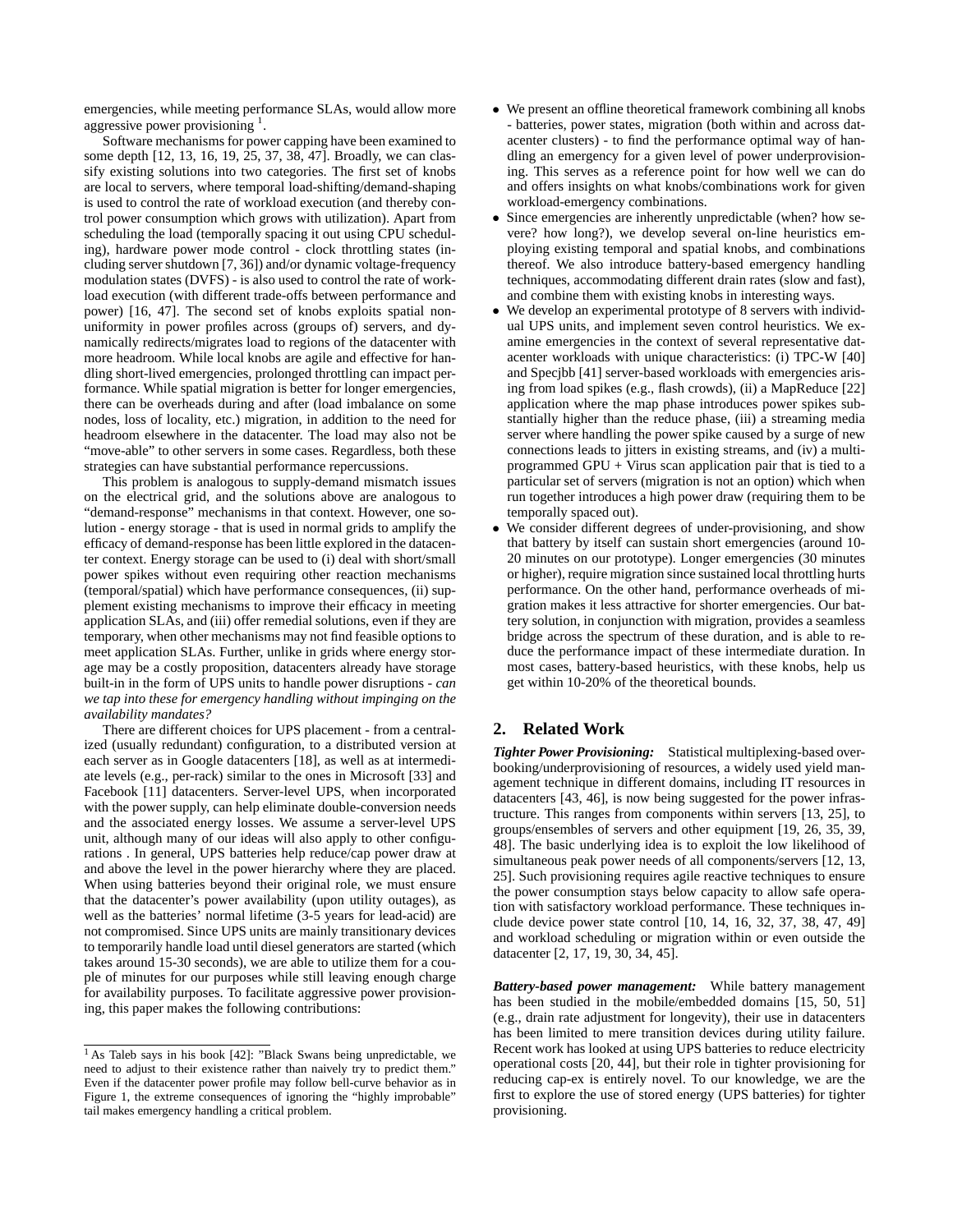#### **3. Problem Details and Solutions**

### **3.1 The Problem**

Underprovisioning of power (equipment) does not have to be restricted to the highest level in the hierarchy. As we aggressively push such underprovisioning to equipment at lower levels, there is scope for additional cap-ex savings. However, going deeper lessens the potential for exploiting statistical multiplexing of power demands across underlying servers. The higher burstiness (variance) at deeper levels can result in higher probability for emergencies/violations. A more rigorous cost-benefit analysis is necessary to find out how much to underprovision at each level of the hierarchy. We consider this beyond the scope of this paper, and focus here on the following consequent problem: given a level  $c$  aggressively underprovisioned at  $P_{budget}$  to accommodate N servers under it, how do we cap the net power draw of these servers to  $P_{budget}$  at all times? We will consider different values of  $P_{budget}$  relative to the maximum possible peak draw by the  $N$  servers, henceforth referred to as a *cluster* (c).

If  $P_j(t)$  represents power draw of server j at time t, then underprovisioning power capacity exploits the statistical property  $Probability(\sum_{j=1}^{N} P_j(t) > P_{budget}) \leq \epsilon, \forall t$ . Just as in other domains where underprovisioning is used, there are consequences to be carefully traded-off against its benefits. Since  $\epsilon$  is non-zero, despite being small, there would inevitably be situations when the aggregate power draw of the  $N$  servers cannot be safely accommodated by the infrastructure at level c. Since  $\epsilon$  may not be identified precisely (Section 1), we need reactive mechanisms to deal with the power overdraw situations. Normally, during such an episode of power overdraw, circuit-breakers/fuses at level c would kick in to ensure safety from fire hazards and overdraw-induced equipment burnout. Such workload-oblivious reaction mechanisms are highly undesirable in the datacenter context since they can lead to lost computation and inconsistent states or even impact IT equipment reliability (e.g., hard disk failures [52]). Therefore, when underprovisioning, it is essential to additionally employ workloadaware reaction mechanisms to operate gracefully under such emergencies, while continuing to leave circuit-breakers/fuses as the last line of defense. Such mechanisms should also be agile to quickly control the power draw. Fortunately, existing work has shown that such agile power capping can be realized well within the time limits (typically sub-second to a few seconds) imposed by circuitbreakers [19, 25, 48].

#### **3.2 Current Solution Strategies**

We classify existing workload-aware reaction mechanisms into two broad categories: temporal and spatial. Temporal mechanisms adjust the rate of resource usage within a server. Since the rate of resource usage (particularly the CPU) affects power consumption, it can be used as a knob for demand response. Two common temporal mechanisms include (i) scheduling to defer some of the peak load to a non-emergency period, and (ii) employing power states - dynamic voltage and frequency scaling (DVFS), clock throttling, and even sleep/shutdown states.

Spatial mechanisms direct/migrate excess load to servers and/or regions of the datacenter that have headroom in their power budgets. Here again, we consider two broad strategies: (i) load redirection/migration/consolidation to one or more servers within the hierarchy at level  $c$ , allowing some servers in  $c$  to be shut/slowed down. (ii) load movement/migration to one or more servers elsewhere in the datacenter (outside  $c$ ), with headroom for the increased load. Many existing techniques [3, 6, 27, 36] on load balancing/unbalancing for energy/power reduction fall into this category. Such load movement could be achieved by (a) request redirection as in many network-based services [36], (b) "fault-tolerant"

applications that detect server unavailability and automatically rebalance themselves amongst the available servers [22], and (c) dynamic process/VM migration [8].

All these mechanisms can have performance consequences with different pros and cons in the options that they offer. Temporal mechanisms are local to a server, and do not require headroom elsewhere in the datacenter. These mechanisms are also quite agile, since power mode control and scheduling decisions can be performed at a fine time granularity with the effects materializing quickly. The downside to these mechanisms is their performance degrading effect, especially when the applications do not provide sufficient slack in their offered load and SLA specifications. Finally, since the load is not moved/migrated elsewhere, the duration of emergency is dictated by the application load, making these mechanisms less desirable for handling long duration emergencies. Temporal dampening mechanisms have to be continuously applied as long as the high load persists.

On the other hand, spatial techniques can work well with long periods of high load since they can move demands to regions of the datacenter with sufficient headroom. However, these techniques have their limitations: (i) they are less agile than temporal mechanisms, implying their inadequacy in handling emergencies on their own. Reacting to an emergency can take a long time, during which a temporal mechanism must be relied upon to cap the power draw, making them only suitable for long-duration emergencies; (ii) migration can be expensive, depending on the application state that needs to be migrated. This can not only impact performance during migration (which can take a few minutes) and after migration (due to loss of locality), but can also temporarily increase power draw of concerned servers; (iii) they require headroom elsewhere in the datacenter which may not always be available (and sometimes undesirable due to administrative boundaries); (iv) not all applications are amenable to migration, since they may require resources (a graphics application requiring a GPU card, virus scan requiring the local disk), on specific servers.

In general, a combination of these techniques can be used depending on the duration of emergency and SLAs of involved workloads. Further, these decisions may not necessarily be static (i.e., determined completely at the beginning of the emergency), with possibly an online algorithm that starts with a temporal mechanism which optimistically looks for a purely local solution, and then adaptively migrates load if needed. *Regardless, all such algorithms have performance degrading consequences either by throttling using power states/shutdown, and/or due to the overheads of load migration (during the movement, loss of locality after the movement, etc.).*

#### **3.3 Our Proposal: Employing Batteries**

We now present an entirely orthogonal and novel solution of using battery-based energy storage for handling emergencies that can avoid/reduce the performance consequences of existing techniques. Batteries are analogous to buffers that are used in networks to smoothen out spikes and alleviate mismatches between workload demand and capacity availability. Rather than additional batteries, we propose to use UPS batteries that are already present for handling power outages. While most current datacenters employ centralized UPS, we consider a distributed server-level UPS, similar to that in Google datacenters [18]. Our ideas are also applicable to a shared cluster-level UPS (with  $N$  times the capacity of a serverlevel UPS), where we only need to enforce how much draw comes from utility versus from these UPSes. Evaluating such a configuration is part of our future work.

*Battery Capacity:* We denote by  $t_b$  the duration for which a UPS can sustain the associated server's peak power needs. Typically, provisioned UPS battery capacities are for  $t<sub>b</sub>$  ranging up to a few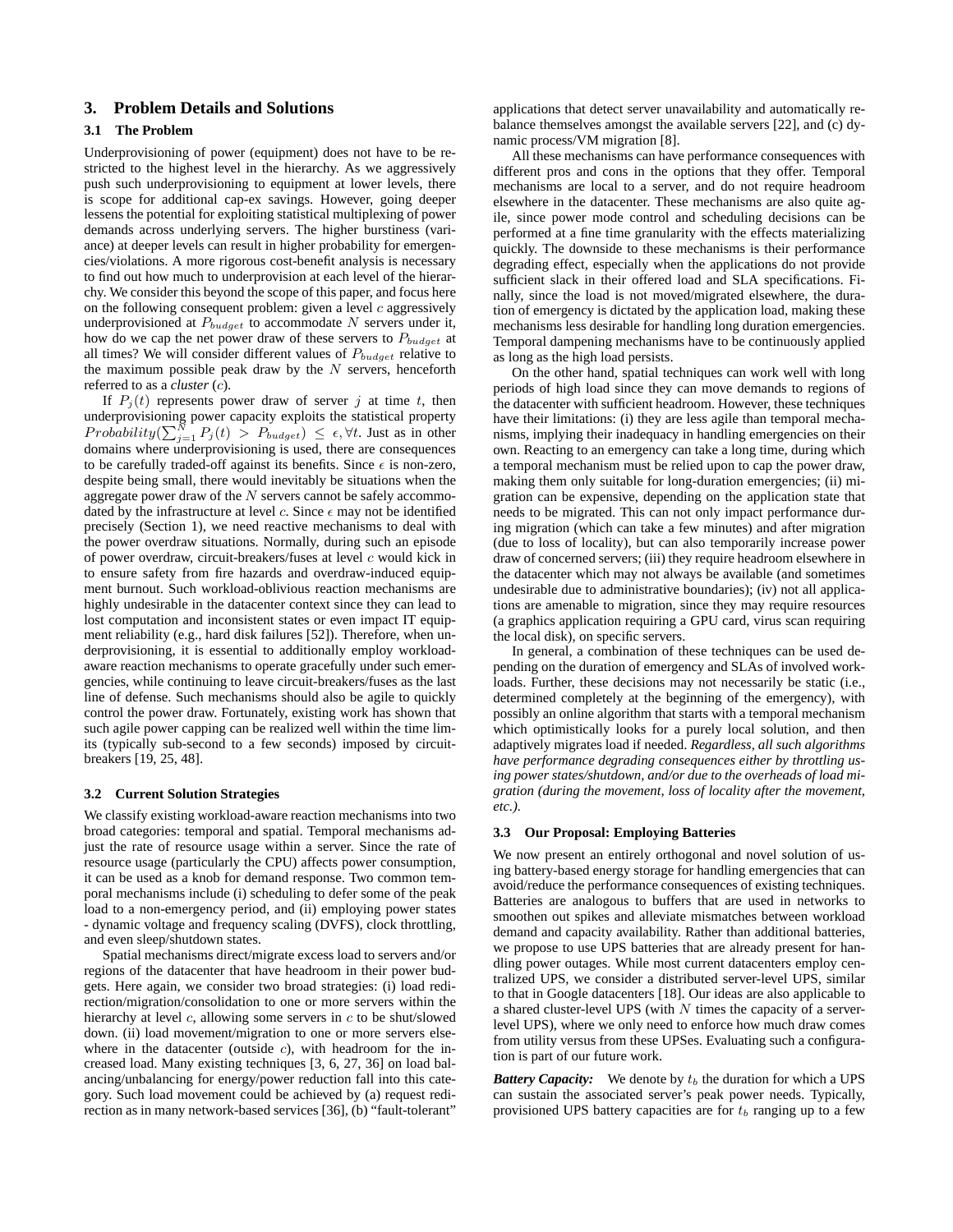minutes. There can also be redundancy in the UPS units to accommodate UPS failures, implying higher gross battery capacity. In addition to availability criteria, these capacities are also determined by the discrete units of capacities that different vendors provide. For instance, many APC battery offerings are in discrete capacities of 4, 8, 16, 24 minutes, all rated at a certain peak power draw. In our setup, we consider a UPS with  $t_b = 4$  minutes, which is in line with (in fact, at the low-end of) existing capacities. There are cost-benefit trade-offs with investing in higher battery capacities for additional cap-ex savings achieved by aggressive power infrastructure underprovisioning. A preliminary study suggests that the costs of extra battery capacity is worthwhile (see section 7.6), though a detailed study of such economics is beyond the scope of this paper.

*Sourcing Power:* While a server could potentially draw current simultaneously from the UPS and the power line (one source for each of its dual power supplies), we do not consider this option since our experimental platform does not allow this. Consequently, at any time, a server either draws all of its current from its UPS or from the power line. It is possible to meet a power budget over an extended period of time (beyond what a single battery offers), since servers could take turns sourcing power from their batteries at different times. E.g., if reducing the power draw of 1 server using its UPS meets the overall power budget for 2 minutes, then a cluster of 8 servers can stay within the power budget for up to 16 minutes.

*Battery Runtime:* Batteries (including lead-acid used in most UPS units) are characterized by their runtime chart as approximated by Peukert's Law [28], which shows the time to drain a certain capacity for different power draws. Runtime of  $t_b = 4$  minutes is at the maximum power draw of a server, and the duration of possible battery draw is much higher for lower power draws. For instance, a draw of 50% of the peak, allows the battery to last 11 minutes. We will exploit this property to force a lower draw for longer battery operation.

*Availability and Lifetime Concerns:* Since we are using UPS battery beyond its normal purpose (handling power outages), we need to ensure that we do not compromise on datacenter availability. In recent work [21], we have modeled datacenter availability as a function of UPS battery capacities for different placement strategies across the layers of the power delivery hierarchy. Across these strategies, we have shown that leaving a 2 minute residual capacity suffices to ensure a high availability of up to five nines. Consequently, in all our experiments in this paper, we always leave 2 minutes of reserve capacity (to operate at full load) in each UPS battery.

Another concern is the lifetime (reliability) of the battery itself: the normal lead-acid battery typically lasts for about 3-5 years [31]. Since charge-discharge cycles can reduce its effective lifetime, we have to ensure that our approach does not result in replacement of batteries sooner than its expected lifetime. We leverage of our recent work [20] to address this concern, where we have conducted an extensive analysis of the impact of battery discharges cycles on its lifetime. Using this analysis, we find that one can handle these relatively rare power emergencies well within the expected battery lifetime.

*Efficiency and Additional Power of Batteries:* Each chargedischarge cycle has energy loss, which we find experimentally to be 28% of the overall energy drawn in the worst case. Since such loss is restricted to "rare" emergencies, we do not expect it to significantly impact operational costs. However, battery charging itself adds to instantaneous power draw and this must be considered for adhering to the budget. There are different options for dealing with this issue - restricting charging to non-emergency periods, slowcharging so that the instantaneous draw is not significant, and/or compensating with aggressive spatio-temporal workload throttling mechanisms. In this work, we employ the first strategy.

# **4. Handling Emergencies: An Offline Theoretical Framework**

Having discussed the pros and cons of various strategies, we now turn our attention to combining their best features.

Is migration (spatial) of one or more workloads on the  $N$  servers under  $c$  even an option? There are different situations where a spatial knob may not be applicable, even if workloads have sufficient slack in their SLAs. First, there must be headroom elsewhere in the datacenter to accommodate the migrated load, which may not happen if the entire datacenter is highly utilized. Second, certain workloads may not be amenable to migration: consider a workload that needs a resource only available locally, e.g., a graphics application requiring a GPU card.

Even if migration is an option, can local (temporal + battery) knobs alone handle the emergency while meeting application SLAs? If yes, there is no reason to look for headroom elsewhere in the datacenter and incur additional migration costs. The agility of temporal knobs makes them more attractive over spatial knobs in this case.

When local (temporal + battery) knobs do not suffice because of the emergency duration and stringency of application SLAs, which workloads should we migrate and at what time? These decisions should be determined based on what impacts the application SLAs the least while meeting the power budget. We develop a simple framework to conduct such decision-making. Let us denote the remaining time for an application to complete<sup>2</sup>, at the beginning of an emergency, as  $t_f$ . Let  $t_m$  denote the time (from the emergency beginning) when the application is migrated, if at all.  $t_m$  would be a function of migration overhead:  $t_m = 0$  implies immediate migration (for relatively stateless applications with little migration overhead), and a larger  $t_m$  implies local knobs will be employed as much as possible until they become infeasible and migration is necessary. If  $t_m$  is larger than emergency duration, then it implies that local knobs suffice to handle the emergency without requiring any migration. To determine  $t_m$ , we denote the relative speed at which the application runs on the destination server(s) with respect to the source server(s) as  $s_r$  (the slowdown). We assume that there is sufficient power capacity at the destination, and the slowdown can be approximated using a simple slowdown factor  $s_r$ . However, the application runs until time  $t_m$  locally before migration, and would have been subjected to local temporal knobs which would have also slowed it down. This slowdown, is dependent on  $t_m$  itself (i.e., local knobs affect execution time) and we denote it as  $s_l(t_m)$ . Since  $t_f - t_m * s_l(t_m)$  is the remaining time for the application at migration time  $t_m$ , its remaining execution time on the remote server(s) needs to be scaled as  $(t_f - t_m * s_l(t_m)) * s_r$ . The resulting total execution time of the application with migration (as depicted in Figure 2), which needs to be minimized, can now be expressed as

$$
\min_{t_m=0}^{t_m=t_f} (t_m + (t_f - t_m * s_l(t_m)) * s_r)
$$

The relative impact of the slowdown with local (temporal + battery) and migration (spatial) knobs is captured by  $s_l(t_m)$  and  $s_r$ (both lie between 0 and 1). Of these two,  $s_r$  is mainly application governed by its locality properties, since we assume the destination has enough headroom to run it without any power-related dampening. However,  $s_l$  is crucially dependent on  $t_m$ , and how the local

<sup>2</sup> Even for applications without an explicit notion of remaining time (e.g., a Web server running forever), an equivalent framework, say based on execution rate, can be developed.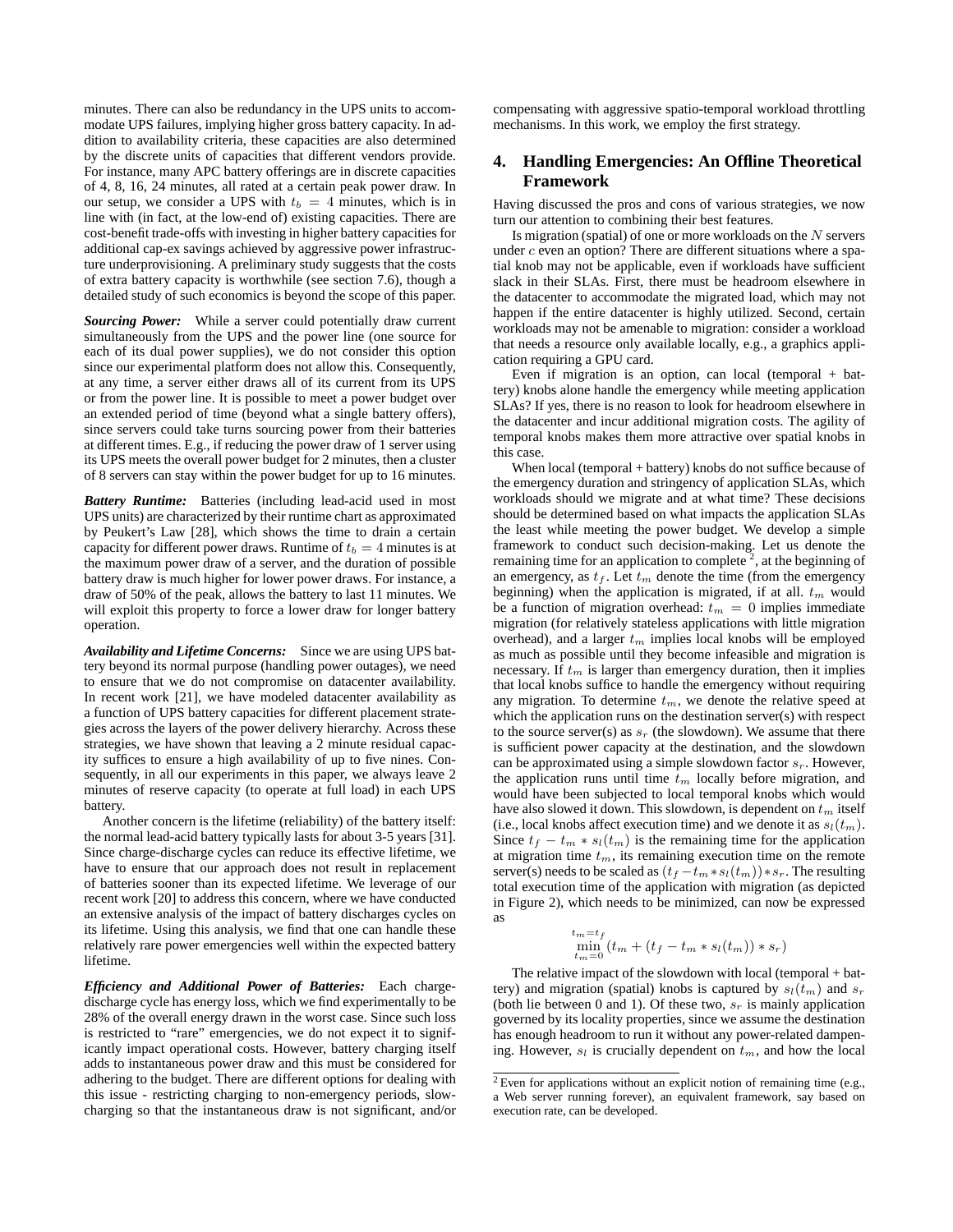

**Figure 2.** Timeline — above for default, and below for emergency handling with local and spatial knobs. Migration happens at  $t_m$  instantaneously in this illustration. Note the elongation in execution time due to  $s_l$  and  $s_r$ . Resulting lower power draw for the emergency between 0 and  $t_f$ , compared to default is also shown.

knobs were employed to meet the power budget over  $t_m$ . This, in turn, leads us to the following optimization problem: given a  $t<sub>m</sub>$ , how should the local (battery + temporal) knobs be used to meet performance SLAs?

We use a generic metric  $R$ , whose minimization corresponds to meeting the application's SLA, to cast this optimization problem.  $R$  is general enough to capture a wide range of application metrics, e.g., response time (as in TPC-W used in our evaluation), reciprocal of throughput (in transaction-oriented applications such as Specjbb), time-to-finish (for long running applications such as Map-Reduce and virus scan), rate of playback discontinuities for a streaming media server, etc. We view the duration  $t_m$  as being divided into W equal-sized intervals. We use  $R_{ij}$  to denote average response time offered by server  $j$  in time interval  $i$ . We can now express the problem of minimizing R (i.e., minimizing  $s_l(t_m)$ ) for a given  $t_m$  using purely local knobs (battery + power states)). This can then be iterated over different values of  $t_m$  between 0 to W to determine when to migrate.

*Minimizing* R *Using Only Local Knobs:* Let the battery on server j have upto  $B_i$  joules of energy that it can safely provide for this emergency, accounting for any residual energy that needs to be maintained for availability. Each server  $j = 1, \ldots, N$ , can operate during an interval within this emergency in a particular power mode (server off, DVFS and Clock throttling states), ordered as  $D_0$  where the server is off, to  $D_d$  which is the highest power consuming state and best in performance. We denote the intensity of a workload during this emergency as  $L$ , discretized for the spectrum of intensities between the minimum and maximum for a given workload as  $L_1, \ldots, L_l$ . For instance, in Specjbb, the transaction rate specifies the intensity, and we can histogram this rate between a minimum and maximum into l buckets.

The response time  $R_{ij}(L_{ij}, D_{ij})$  offered by server j during interval i depends on the load  $L_{ij}$  that is imposed on that server during i and its power mode  $D_{ij}$ , where  $L_{ij} \in [L_1, \ldots, L_l]$  and  $D_{ij} \in [D_0, D_1, \ldots, D_d]$ . The power consumption of this server during i can be specified as  $P_{ij}(L_{ij}, D_{ij})$ , and this can also be calculated a priori and made available to the optimizer for different  $(L, D)$  combinations. We can then phrase our objective function of minimizing average response time over  $W$  by employing purely

local (battery + power state) knobs as:

$$
minimize \sum_{i=1}^{W} \sum_{j=1}^{N} R_{ij}(L_{ij}, D{ij}).
$$

Let  $b_{ij}$  denote whether server j sources its power needs in the *i*-th interval from its battery  $(b_{ij} = 1)$  or the power line  $(b_{ij} = 0)$ . Since we cannot drain more than  $B_j$  for this peak, we have:  $\Sigma_{i=1}^W b_{ij} * P_{ij}(L_{ij}, Dij) \leq B_j, \forall j$ . The resulting total power draw on the line, which has to adhere to the specified budget  $P_{budget}$ , is given by:  $\sum_{j=1}^{N} \overline{b_{ij}} * P_{ij}(L_{ij}, Dij) \leq P_{budget}, \forall i$ .

# **5. Online Heuristics**

Our theoretical framework is impossible to use in practice since it requires a priori knowledge of the emergency duration and intensity. Even if such knowledge were available, it may be computationally prohibitive. *However, we still use it as a baseline for comparison with the practical solutions we develop next.* We refer to the solution offered by our framework above as Opt, and the solution it offers solely using local knobs as Opt-local.

|            | <b>Heuristics</b>   | <b>Description</b>                      |  |  |
|------------|---------------------|-----------------------------------------|--|--|
| Local      | <b>Throt</b>        | Use only power states                   |  |  |
| tο         | BattFast+Throt      | Drain batt. first before throttling     |  |  |
| server     | BattSlow+Throt      | Drain batt. slowly while throttling     |  |  |
| Local      | cMig                | Mig. within cluster and turnoff servers |  |  |
| to cluster | BattSlow+Throt+cMig | Delay cMig as far as possible           |  |  |
| Across     | dMig                | Mig. to elsewhere in datacenter         |  |  |
| datacenter | BattSlow+Throt+dMig | Delay dMig as far as possible           |  |  |

**Table 1.** Summary of our online heuristics

We consider seven online heuristics (Table 1) based on whether the knob of adhering to  $P_{budget}$  under c is (a) local to a server, (b) local to the cluster of servers under  $c$ , or (c) pertains to the entire datacenter. As before, we assume a priori knowledge of performance  $(R_{ij}(l, d))$  and power  $(P_{ij}(l, d))$  for different loads  $(l)$  and power states  $(d)$  of a server for the application. Further, even though the above theoretical framework allows a different power state (d) for each server at a given time, our heuristics only consider a restricted version that employs the same state across all  $N$  servers at any time. The resulting detrimental effects (if any), would materialize in our results.

*Heuristics Local to a Server:* One would like to preferably use knobs local to a server, namely battery, power state modulation, and/or temporal deferring of the load to deal with the emergency, because of their agility and less disruption in the datacenter. Our first set of 3 heuristics - Throt, BattFast+Throt, and BattSlow+Throt - employ only such local knobs. Throt employs only power state modulation (DVFS and/or clock throttling) and temporal scheduling, and is representative of the power throttling mechanisms available today. With knowledge of the power consumption in different states for the current load, this heuristic picks the least performance impacting power state for all  $N$ servers, ensuring adherence to  $P_{budget}$ . BattFast+Throt and BattSlow+Throt supplement temporal knobs with battery to reduce performance impact, and thereby sustain longer emergency handling. The two differ in battery drain rate. BattFast+Throt is relatively optimistic about the emergency duration, and drains the battery fully before resorting to power mode knobs, thereby not requiring the latter if the battery can sustain the entire load for short emergencies. BattSlow+Throt is conservative, and tries to prolong the battery usage. Recall that we are using the same power state  $d$  across all  $N$  servers at any time, and our experimental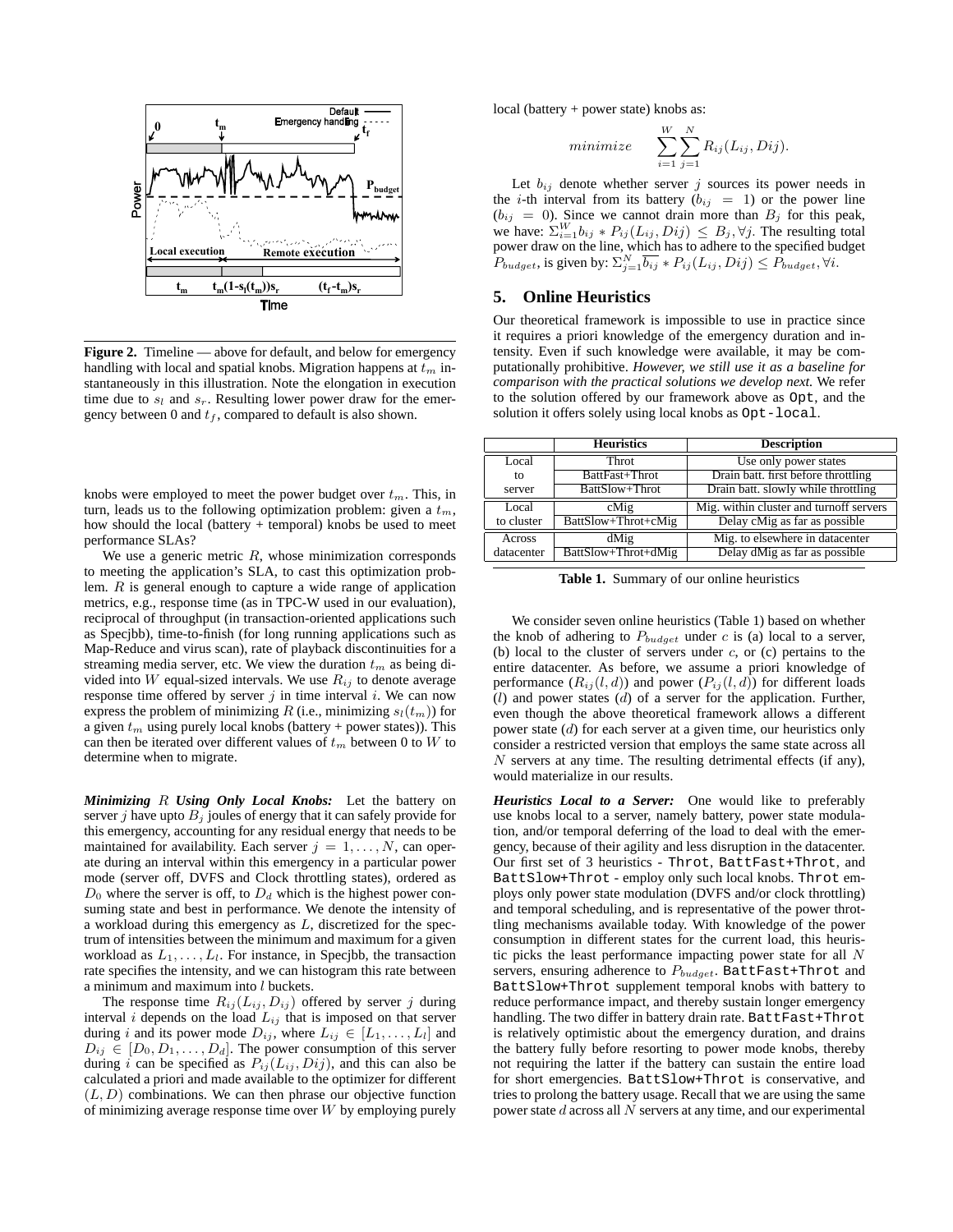setup allows the drain rate from the battery at only server granularity (i.e., a single server cannot source partly from battery and partly from the power line, which is possible in dual power supply servers). Consequently, we require  $(N - 1) * P(l, d) \leq P_{budget}$ , since the remaining server, by sourcing its power from battery, would help reduce the overall draw from power line to adhere to the budget. Hence, in BattSlow+Throt, a single server draws power from the battery at a power state d, while the other servers (also operating at state  $d$ ) draw their power from the normal supply.  $d$  is the highest power state (i.e., least performance impacting) that obeys the above conditions. This scheme can thus sustain a longer duration of battery operation than BattFast+Throt, though the performance consequences can be felt even earlier (where the battery alone may have been sufficient to handle the emergency in BattFast+Throt).

*Heuristics Local to Cluster c:* With longer emergencies, local knobs may not suffice to meet application SLAs within the stipulated power budget. One option may be to migrate the load. It may sometimes be desirable to simply re-arrange load within  $c$ during an emergency, since (a) migration outside of  $c$  may not be possible (either there is no headroom or administrative reasons force the application to be tied to nodes within c), and/or (b) the locality of application needs (frequent communication, data stored locally, etc.) may get impacted when parts of the application are forced out of c. The downside to migrating (redistributing the load) within the cluster is that performance may be impacted if the existing load is already pushing individual servers to high resource utilization (which is usually what leads to the emergency). When migrating within  $c$ , we consider two heuristics: cMig and BattSlow+Throt+cMig. In cMig, the load is immediately migrated at the beginning of the emergency, from one or more servers and these servers are subsequently shut down. The number of servers from which the load is to be migrated depends on how many need to be taken down to get the total subsequent power consumption within  $P_{budget}$ . Since migration is typically intended to be the option of last resort, we do not consider local knobs (either battery or power modes) after the migration. Using the same rationale, BattSlow+Throt+cMig defers the migration point to a time using the above-mentioned BattSlow+Throt strategy until the battery capacity reaches residual capacity needed for availability (2 minutes), and then employs cMig within c. While there are numerous ways of performing load migration (see Section 3) we restrict our evaluations to virtual-machine based (live) migration [8], which is a convenient vehicle for performing this task at the infrastructure level without any application-level knowledge/mechanism. We can explore other strategies in future work.

*Heuristics Across Clusters:* Handling an extended emergency without substantial performance repercussions may need moving or migrating load outside of  $c$  to parts of the datacenter with sufficient headroom. In this paper, we do not consider the problem of where to move this load, and simply assume that it can be accommodated elsewhere. As explained above, the loss in locality (communication and storage) after migration can impact subsequent performance, and we again explore two strategies - dMig, which performs the migration right at the beginning of the emergency, and BattSlow+Throt+dMig, which delays the migration as much as possible.

## **6. Implementation and Experimental Setup**

We use a scaled-down experimental prototype to evaluate our heuristics and compare them with Opt-local and Opt. Our prototype uses a cluster  $c$  (Figure 3) of  $N=8$  DELL PowerEdge servers with two Intel Xeon 3.4GHz processors each, running Red-Hat Linux 5.5. The face-plate rating of these servers is 450W. Their



**Figure 3.** Experimental prototype.

idle power consumption is around 120W and the peak power that we can push the server to across our workloads is 320W. The dynamic power consumption can be modulated with 4 DVFS states (P-states: 3.4GHz, 3.2GHz, 3.0GHz, and 2.8GHz) and 8 clock throttling states (T-states: 12.5%, 25%, ..., 100%). To change power states, we write custom drivers using the  $IA32-PERF_-CTL$  and IA32 CLOCK MODULATION MSR registers. Each server is directly connected to a 1000W APC UPS [1] which, in turn, is connected to an outlet of a 30Amp Raritan PDU.

Although we have a 1000W UPS unit connected to each server, for all our experiments we only assume a 330W UPS (close to the maximum power consumed by our server) and drain the UPS using a corresponding scaled-down runtime chart <sup>3</sup>. We consider a 4-minute battery per server which is relatively on the lower end, of which we leave a residual capacity of 2 minutes, required for availability guarantees. The UPS is capable of reporting its load, power draw and remaining battery runtime over an RS232 serial interface. The PDU is capable of dynamically switching ON/OFF the supply to individual UPS units with SNMP commands over Ethernet. By turning on/off individual outlets, we can selectively have a server source power from either the battery or the power line. We use a separate machine ("Power Budget Enforcer") to implement the heuristics - send throttling, migration and PDU turn on/off commands. Our cluster has a shared NAS box which is mounted as a NFS storage volume by all the servers. We use another cluster (not shown in the figure) of 8 servers as the destination for migrating workloads in dMig and dMig+BattSlow+Throt. All our applications are hosted as VMs under Xen on each server.

## **7. Evaluation**

We use four case studies involving six different applications to evaluate the efficacy of our online heuristics. In each, we present (i) salient workload properties, (ii) emergencies lasting a range of durations and corresponding to degrees (as 10-30% of potential peak) of underprovisioning, (iii) the remedial actions corresponding to our heuristics, and (iv) a comparison of their efficacy in alleviating the emergency with respect to Opt-local and Opt. Note that we are only concerned with performance during an emergency in this work. The remedial actions for emergencies lasting several hours will typically mandate migration and there are no further insights to be gained by studying such long durations. As discussed earlier, we have profiled the performance  $(R(l, d))$  and power  $(P(l, d))$  of

<sup>3</sup> The minimum capacity of UPS units available from APC is 500W. Although UPS units are typically over-provisioned, we assume this conservative tight provisioning of 330W for our experiments.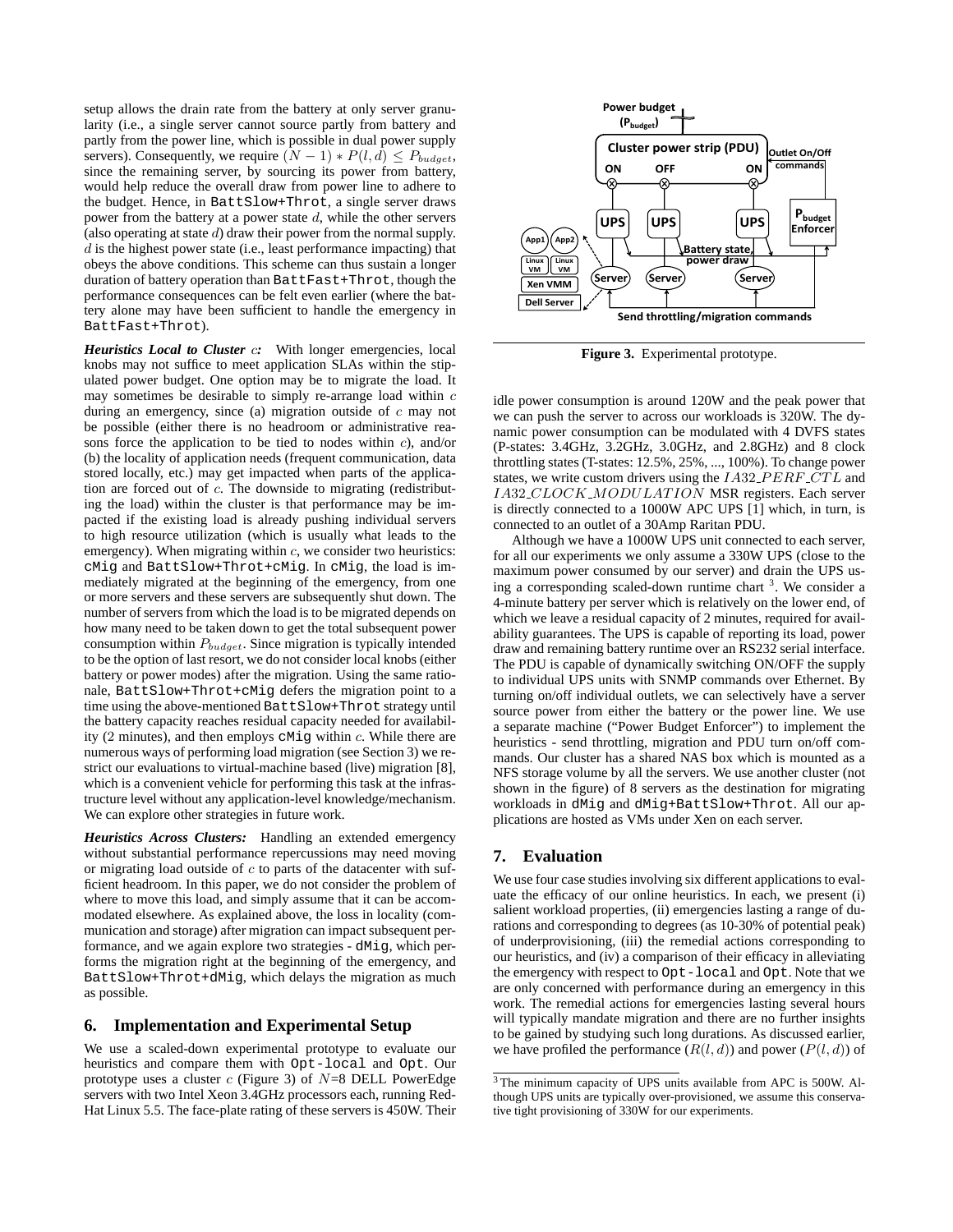each workload a priori. In general, enterprise/internet applications typically undergo extensive profiling for right-sizing of datacenter IT resources. Even for cloud-hosted third-party applications, resource usage can be determined via offline/online profiling. Such profiling, with readily available power meters [25] on those platforms, or in combination with well-understood power models [16] that are based on resource utilization, can be used to determine  $R_{ii}(l, d)$  and  $P_{ii}(l, d)$ . Since, we already have plenty of ground to cover in this paper, for the purposes of this work we assume that  $R_{ij}$  and  $P_{ij}$  for a given workload, as a function of different power states is made available. A more detailed treatment of these issues can be considered in future work.

# **7.1 TPC-W and SPECjbb**

We study two well-known server benchmarks: TPC-W [40] and SPECjbb [41]. TPC-W emulates a 3-tiered (Apache, Tomcat, and MySQL) transactional Web-based eCommerce bookstore. The Apache front-end runs on a dedicated server, while the other two tiers run on a set of servers whose size is chosen to accommodate the workload intensity. Apache employs a request distribution module to balance requests among replicas of Tomcat. We use the clustered MySQL database engine that provides a replicable, shared-nothing database tier. Each Tomcat and MySQL instance runs in its own Xen domain. TPC-W services a specified number of clients over persistent HTTP sessions. We use the average client response time during the emergency as the performance metric  $(R)$ for TPC-W. SPECjbb is a 3-tiered server-side Java warehouse management application. We use the average transactions/second (tps) as our performance metric  $(R)$  for SPECjbb.

*Emergency Handling for TPC-W:* Applications like TPC-W are known to experience significant temporal variations in the load. Many such variations can be predicted (e.g., time-of-day behavior) to ensure that enough power capacity is provisioned. However, there are other variations not amenable to such prediction (e.g., flash crowds) which can cause emergencies when underprovisioning. Responding to the growing workload, the datacenter incrementally adds replicas of Tomcat and MySQL on new servers till all 8 servers are utilized. This can cause an emergency since the aggregate draw of these servers can exceed the power budget of the underprovisioned cluster. For instance, when the workload saturates all 8 servers, the aggregate power consumption hits 1630W. If the infrastructure is underprovisioned by 10%, 20% and 30%, then the corresponding  $P_{budget}$  limits are 1470 W, 1300 W, and 1140 W respectively. We inject load to introduce emergency durations of 2, 8, 15, 30, and 60 minutes, over these provisioned limits.

Figures 4(a) and (b) present the degradation in average response times of TPC-W with 10 and 30% underprovisioning. Throt chooses (2.8Ghz, 100%Clk) and (2.8Ghz, 25%Clk) for 10% and 30% underprovisioing, respectively, and severely degrades performance (going from 30% degradation to over 500% in the more underprovisioned case) in these high utilization regimes. On the other hand, BattFast+Throt is better, particularly for short to moderate emergency durations (upto 15 minutes). For such emergencies, it is able to completely source the excess power from batteries without throttling. For longer durations (30 minutes and more), the batteries run out, mandating throttling which degrades performance. The high sensitivity of performance to even small CPU rate modulation makes BattSlow+Throt mostly ineffectual: for short emergencies (upto 15 minutes), it unnecessarily throttles due to its conservative (slow) drain from batteries; for moderate durations (upto 30 minutes), it stretches the battery runtime, but the accompanying throttling hurts performance; for long durations (more than 30 minutes), batteries run out with subsequent consequences similar to BattFast+Throt.

Next we consider the cluster-level migration, cMig. cMig employs Xen's live migration facility [8] to seamlessly migrate a subset of (let us denote its size as  $n$ ) Tomcat/MySQL replicas from their original servers and co-locates them with those on the remaining  $8 - n$  servers - which in turn become overloaded. These  $n$  unoccupied servers are now turned off. We find n to be 1 and 3 for underprovisioning degrees of 10% and 30%, respectively. For the 30% underprovisioning, all 5 active servers continue to operate at their highest power states. Since the TPC-W components were operating at their peak requirements, the components that are co-located experience significant resource shortage, causing response time to nearly double. In fact, cMig fares worse than the earlier two heuristics involving the battery. The idea behind BattSlow+Throt+cMig is to improve upon cMig by postponing migration as much as possible; it starts as BattSlow+Throt and switches to cMig when the batteries run out. For small/moderate emergencies, this defaults to BattSlow+Throt with the same pros and cons - essentially undesirable for TPC-W. It is worse for longer emergencies since it will end up switching to cMig, which we have already found to hurt TPC-W.

Finally, let us discuss the efficacy of dMig. We migrate 1 and 3 Tomcat/MySQL VM pairs for 10% and 30% underprovisioning respectively. Live migration can be carried out relatively quickly for TPC-W (about 2 minutes)<sup>4</sup>. Furthermore, loss of data locality suffered by migrated VMs is negligible in this case (i.e. small  $s_r$ ), implying little performance consequence after the migration. Consequently, dMig turns out to be the most effective heuristic and is able to handle the entire range of emergencies with little performance consequence (though requiring the battery to temporarily handle the power spike during the act of migration). The only situations where dMig is an unwise choice is when the emergency lasts less than the migration duration of 2 minutes. BattSlow+Throt+dMig attempts to postpone the remote migration invocation and ends up offering worse performance than dMig due to TPC-W's sensitivity to even small degrees of throttling.

BattFast+Throt comes close to Opt-local for emergencies less than 15 minutes, while BattSlow+Throt is closer to Opt-local for longer emergencies. Incidentally, Opt-local never chooses Throt when we examine (post-mortem) decisions reached by the offline algorithm for durations less than 15 minutes, and in longer durations it chooses heterogeneous power states across the servers, while our battery based heuristics choose the same state across all servers at any time. Specifically, Opt-local uses a lower power state on servers that source from batteries, stretching the battery runtime. In this case study, Opt first drains the battery fully, and then immediately migrates the load to a remote node since there is little performance impact after migration.

*Emergency Handling for SPECjbb:* Emergency handling in SPECjbb is similar to TPC-W, with similar results. The 8 servers housing SPECjbb replicas end up operating close to saturation, and their aggregate power consumption is found to be 1875W. Figures 4(c) and (d) present the degradation in average tps during various emergencies.

*Key Insights:* (i) CPU throttling is undesirable for this class of applications, even for short or moderate durations. (ii) batteries are helpful for a wide range of emergencies (upto 30 minutes). (iii) batteries can offer lower power draws than even the deepest

<sup>&</sup>lt;sup>4</sup> Incidentally, though we do not explicitly present those details, we wish to point out that migration itself does introduce a spike in power consumption (of 10%) for this workload, and the battery is still needed (in solutions such as cMig and dMig) to temporarily get the power draw under control during the act of migration.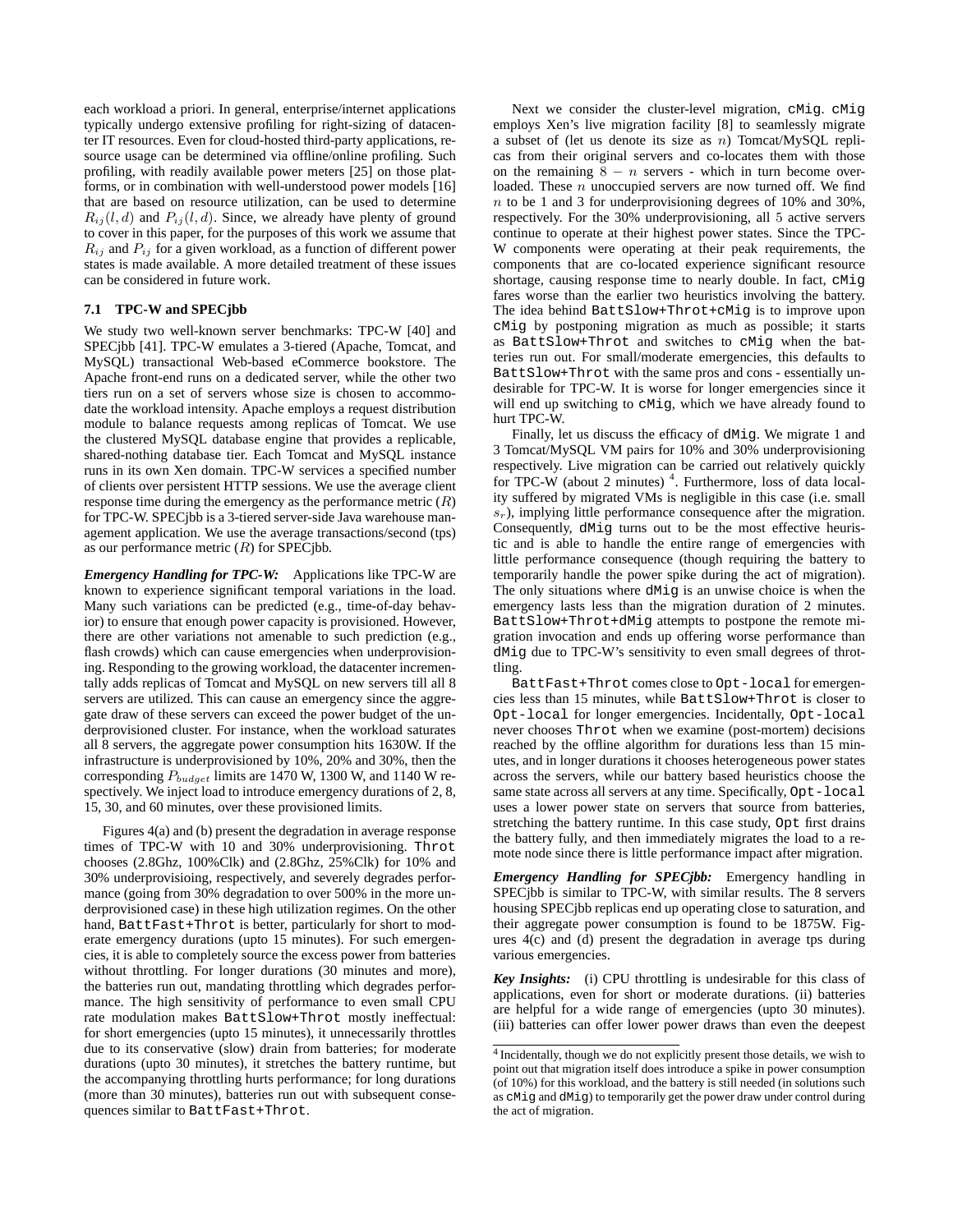

power states. (iv) the low/zero slowdown after migration  $(s_r)$ , favors dMig (coming close to Opt), though the battery is still needed to handle the initial power spike during migration (which takes 1-2 minutes). (v) Opt-local and Opt point towards the possibility of *heterogeneous* power state assignment to servers to achieve better power/performance trade-offs than offered by our heuristics.

## **7.2 MapReduce**

This workload represents a growing and important class of parallel applications used in domains such as search engines. We run a word count application using Hadoop [22]. It schedules the mapper and reducer tasks across a set of specified servers and reports the application finish time as its performance metric. We consider 8 GB and 16 GB for input file sizes. MapReduce inherently uses distributed storage, placing computations closer to the data that it needs. If one considers a server's storage volume to be part of the VM, then cMig and dMig based on infrastructure-level VM migration would require moving all of this data to the destination node (which can be quite large), rather than just the data needed by subsequent computation. While one could consider this in future work, in this set of experiments, we assume storage to be decoupled from the VM image (by implementing the local storage as a NFSmounted server), and only move the VM image for migration, with the subsequent computation making NFS calls to get the specific data that it needs from the source cluster  $c$  (where the data is replicated for availability even if servers go down).

*Emergency Handling for MapReduce:* Figure 5(a) shows evolution of the aggregated power of the 8 servers running MapReduce

(labeled as *default*) with the 16GB input. We see high power variation over time, suggesting under-utilization if we provision for the peak. Specifically, the mapper phase (upto 30 min.) consumes significantly higher power that reaches up to 2020W. Consequently, a surge of mapper activities across the cluster can sometimes lead to emergencies in an aggressively underprovisioned system. Delaying the mappers and/or spreading them temporally/spatially can delay the application and possibly impact its locality.

Figures 5(b) and (c) compare the performance of our heuristics for underprovisioning of 10% and 30% (with respect to 2020W), respectively. For the 8GB input, we find battery-based techniques are able to handle the emergency with little/no performance consequences for 10% underprovisioning (comparable to Opt). The emergency duration for this input is roughly 15 minutes, which can be easily sustained by each of the 8 servers (only 1 server needs to not source from power line to meet power bounds) taking turns sourcing power from the battery for roughly 2.3 minutes each. In fact, the power state modulation and migration mechanisms do not even kick in when the battery is complemented with these knobs. However, for 30% underprovisioning, the other knobs are also employed, and the performance progressively degrades. Still, the battery-supplemented techniques do better than without this knob. Further, while BattFast+Throt does better than BattSlow+Throt in the 20% underprovisioning case (not shown in figure), the results are reversed in the 30% underprovisioning case (shown in Figure 5 (c)) where the emergency mandates a higher power shaving, causing the battery to run out faster if that is the first knob of choice. Sustaining a longer period of oper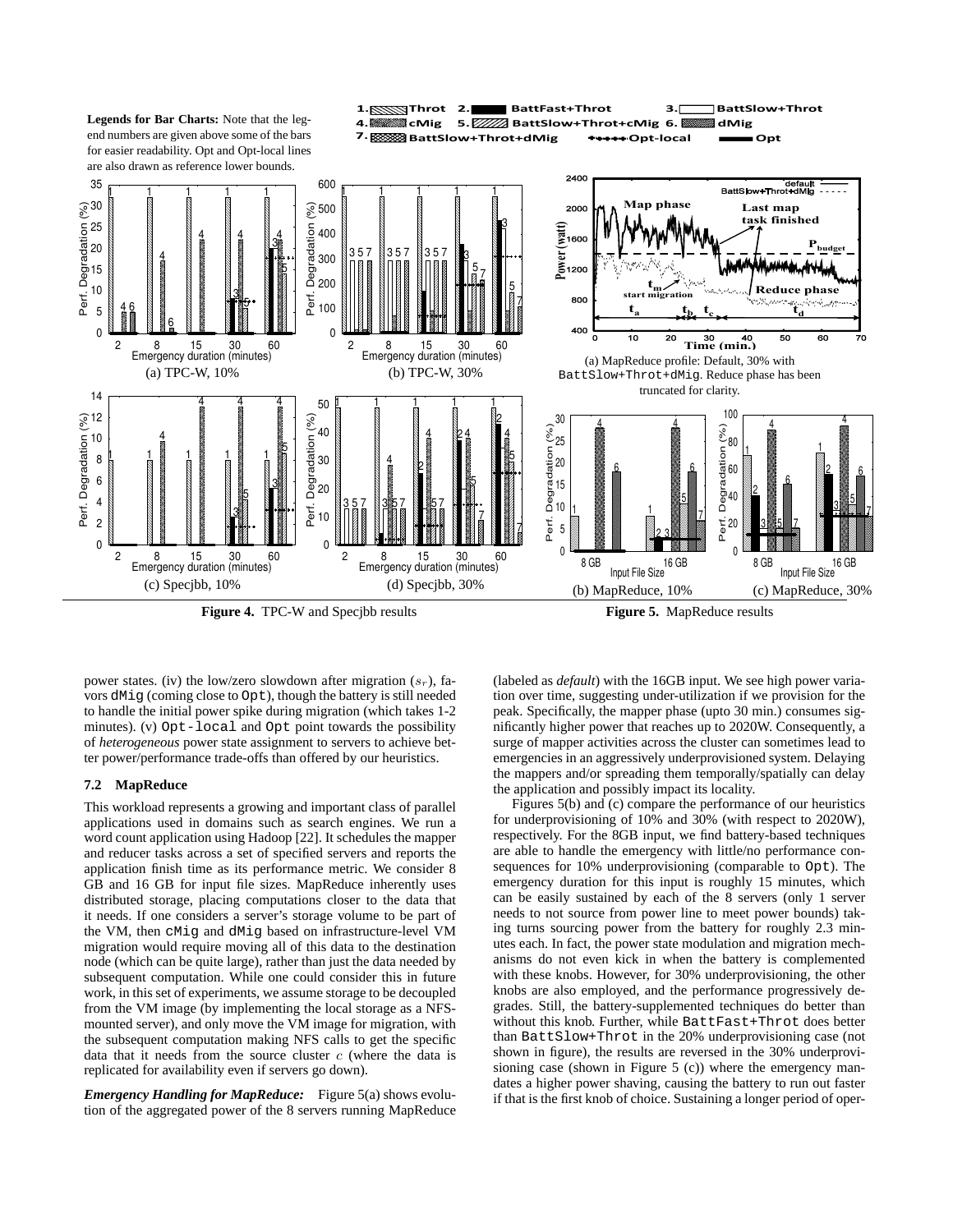ation with the battery (a slow drain rate achieved with simultaneous power state control) is a better option in such cases of high underprovisioning.

The 16GB input extends the emergency duration to roughly 30 minutes, making it necessary to supplement battery with power state modulation and/or migration. This degrades performance even in the 10% underprovisioning case. In both 8GB and 16GB experiments, we find migration does relatively worse than using local knobs alone. This is because of migration overheads, where doing it locally (cMig) results in increasing the load on one or more slave nodes within the cluster, delaying the progress of the application. dMig for MapReduce, has a different problem - loss of data locality requiring considerable data movement across clusters - which tremendously impacts performance (though this is still better performing than cMig which overloads servers). MapReduce, thus, depicts a spectrum of workloads not as conducive to migration for emergency reaction (unlike the stateless applications in previous subsection) impacting performance not just during the migration but also subsequently. Like before, supplementing migration with local knobs helps defer  $t_m$  (to about 23 minutes in the 16GB experiment), to lessen the subsequent performance slowdown  $(s_r)$  after migration in both cMig and dMig cases. Migration is more competitive for longer emergency durations - for instance, consider the 16GB degradation results in 30% underprovisioning for cMig (92%) and dMig (55%) with respect to BattSlow+Throt (34%), and compare them with those for the 8GB degradation where BattSlow+Throt suffers only 16% degradation while cMig and dMig still suffer 89% and 49% degradation. The local knobs supplemented with migration can thus help bridge the emergency duration gap when migration becomes more competitive.

Figure 5(a) presents salient decisions made by our heuristic, BattSlow+Throt+dMig (the closest heuristic to Opt) during the emergency with 30% under-provisioning: (i) *Duration*  $t_a$ : one server at a time is sourced from its battery and all 8 servers are operated at 2.8GHz DVFS till  $t = 23$  minutes; (ii) *Duration*  $t<sub>b</sub>$ : migrating 3 mapper VMs to another cluster which takes 1-2 minutes; (iii) *Duration*  $t_c$ : 3 machines are shut down after migration, and the remaining 5 servers operate at the highest 3.4GHz DVFS state. (iv) *Duration*  $t_d$ : which is the "reduce" phase where there is no longer an emergency, though we do not consider the option of moving back the VMs to  $c$  in our experiments. Note that we adhere to the 1420W cap (30% underprovisioning) over the entire duration.

Performance degradation of Opt closely matches our heuristics that only use the server-local knobs for 10% underprovisioning where migration is less desirable (Opt does not choose migration in this case). We observe the same behavior for the 8GB input at 30% underprovisioning where Opt only uses local knobs for the entire emergency. One interesting observation is that for the 16GB input at 30% underprovisioning, Throt becomes very expensive about 72% decrease in throughput. Opt resorts to dMig at  $t_m =$ 24 minutes in this case, which closely matches the decision by BattSlow+Throt+dMig where the battery runs out of charge at approximately the  $23^{rd}$  minute and migration is initiated. It is important to note that MapReduce is very sensitive to the value of  $t_m$  and migrating before or after 24 minutes results in poor performance.

*Key Insights:* (i) Longer emergencies may mandate migration, but this slows down the application either due to overload of some servers in the cluster (cMig) or poor data locality (dMig); (ii) BattSlow+Throt postpones migration, and allows it to become more competitive; (iii) when migration is expensive, Opt refrains from migration for short emergencies (BattFast+Throt comes close) and defers migration as long as possible for long emergencies (BattSlow+Throt+dMig comes close).



**Figure 6.** Media Server Results.

#### **7.3 Streaming Media Server**

Our third case study uses a multi threaded 1.5 Mbps streaming MPEG media server that services several Java clients. It spawns a separate thread for each client, which does password authentication before it starts streaming. A 4.5MB buffer is used at the client to smoothen traffic variations. There could still be playback discontinuities ("glitches") when the buffer becomes empty. The server runs on all 8 machines, streaming a 60-minute long video for a total of 2400 clients.

*Emergency Handling:* During the initial phase (say first 10 minutes), when the clients try to connect to the server, we observe a power spike of about 1700W, compared to the steady state draw of 1200W when there is only subsequent streaming. This initial connection/authorization phase can be viewed as the emergency duration and we evaluate our heuristics over this duration for 10%, 20% and 30% underprovisioning in Figure 7.2.

Throt degrades with aggressive underprovisioning (from 8 glitches per client for 10% underprovisioning to over 100 for 30%), since it is not able to sustain the streaming needs. Due to the short emergency (about 10 minutes), BattFast+Throt is able to handle it without throttling and hence performs much better than BattSlow+ Throt. In fact, BattFast+Throt performs very well even at 30% underprovisioning, incurring only one-fifth of the glitches compared to Throt. We note that cMig hurts performance even for small underprovisioning, since each server is already saturated. BattSlow+Throt+cMig is able to delay (actually avoids migration completely because the battery is able to fully sustain the emergency) this migration, defaulting to BattSlow+Throt. It is interesting that dMig, which had poor performance for MapReduce does very well since there is almost no performance impact after the migration  $(s<sub>r</sub>$  is negligible). It takes only about 30 seconds for the media server VM to migrate and we find that the client buffer size is good enough to sustain the performance impact for most of this duration. While the battery serves as a buffer to allow temporary power spikes at the media servers (as in earlier case studies), a similar effect is achieved by the client buffer which allow the media servers to slowdown (either by power state transition or migration) temporarily - thus reducing their power draw. We also observe that unlike MapReduce, it does not make sense to delay migration (BattSlow+Throt+dMig) since migration overheads are low, and throttling has severe performance impact.

Opt chooses to use the battery alone for 10% and 20% underprovisioning, equivalent to BattFast+Throt and does not incur any degradation. For 30% underprovisioning, battery cannot fully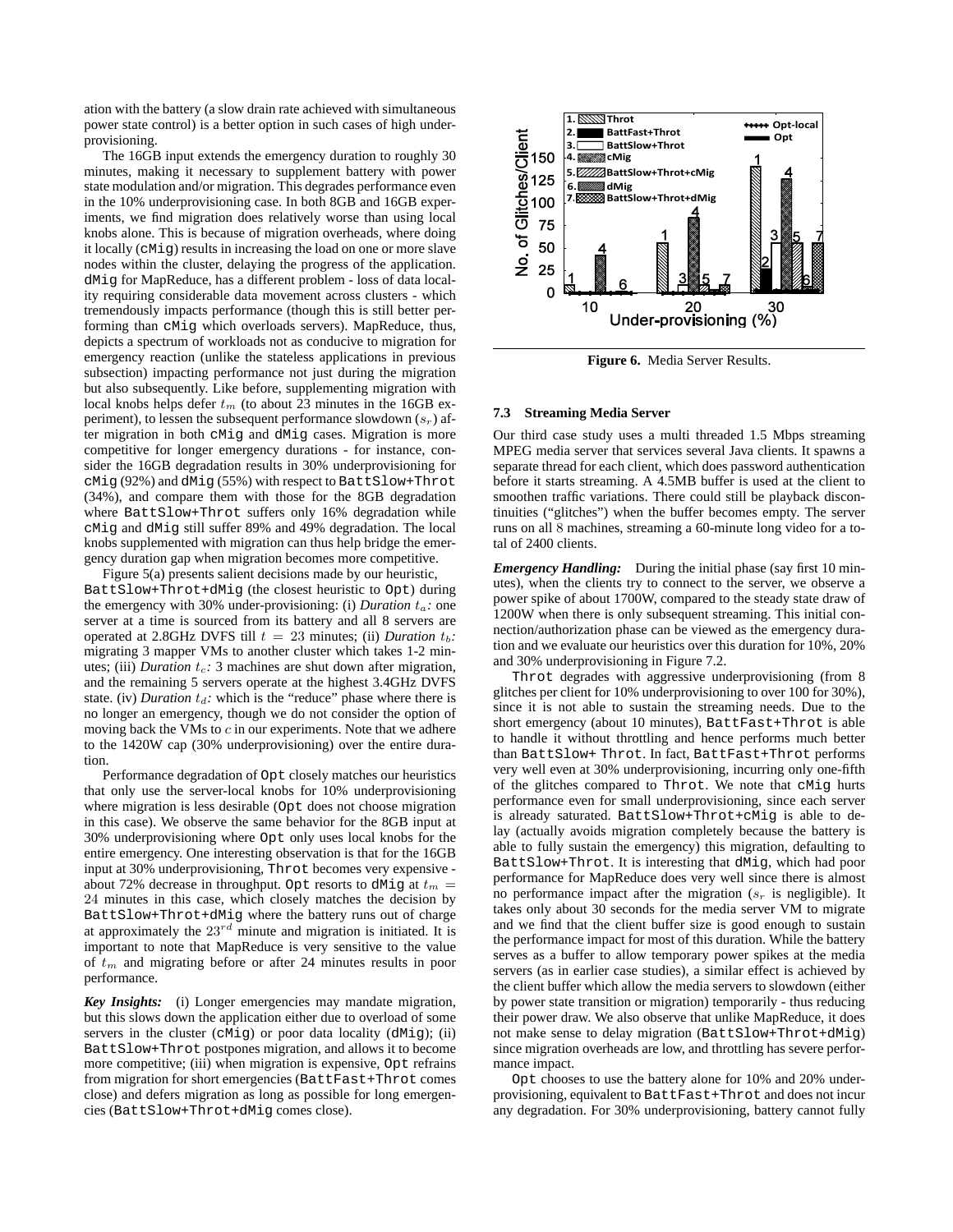sustain the peak and Opt uses datacenter-level migration which results in just 2 glitches per client. In this application, we find  $t_m = 7$ minutes for Opt (unlike 23 minutes in MapReduce), since migration overhead is negligible. Interestingly, when our optimization (Opt-local) is run with just the local knobs where we see that for 30% underprovisioning it is comparable to Opt and achieves as few as 3 glitches per client compared to the best local knob heuristic - BattFast+Throt - which incurs 27 glitches/client. When we analyzed the Opt-local results, we noticed that it sources battery from 2 servers at any time and uses throttling to shave only the remaining 10%. This behavior is somewhere in-between our battery-aggressive, BattFast+Throt and battery-conservative, BattSlow+Throt heuristics which source from 3 servers and 1 server respectively from battery and shave the rest by throttling. This shows the importance of dynamically adjusting battery drain rate, which we plan to investigate in future work.

*Key Insights:* (i) Battery-based heuristics perform very well due to the smaller emergency duration. (ii) The battery and client buffer, in combination, provide a seamless strategy for offloading the work to elsewhere in the datacenter, and hide migration cost.

#### **7.4 Graphics Application and Virus Scan**

This case study involves two applications: a GPU application in CUDA implementing the Black-Scholes financial model using a NVIDIA card, and VirusScan (Linux AVG [29]) which needs to run on the local machine to scan its 40GB hard drive. Not all datacenter servers may offer the required graphics support (e.g., Amazon EC2 offers separate GPU cluster instances), and moving the VirusScan elsewhere is not an option. VirusScan is a strawman we use to illustrate applications, that (i) are tied to a specific server, (ii) are fairly flexible in their processing rate (low-priority), and (iii) have some kind of deadline (24 hours in this case). Other examples include back-ups, search-engine indexing, etc. Even though the deadlines are "soft" in these examples, we will use a *"hard" deadline for more general illustration*. We vary the rate at which GPU applications arrive which can, in turn impact the schedulability of VirusScan, and report throughput (GPU ops/sec) subject to the 24 hour deadline for VirusScan that needs to be met. In our servers, the GPU application running alone consumes 250W, the VirusScan at full-throttle runs at 208W taking 45 minutes to complete, and the two together at full-throttle hit 315W.

*Emergency Handling:* We define an emergency in this case as an out-of-the-ordinary day wherein the VirusScan does not get sufficient bandwidth (because of the power budget) to run until the last x minutes before the 24 hour deadline, and we vary  $x$  between 240 to 45 minutes (beyond 240 minutes there is sufficient bandwidth for our considered load). This setup is different from the earlier case studies, since we have multiple applications. We adapt Throt, BattFast+Throt and BattSlow+Throt for this scenario since migration is not an option. We do not explicitly discuss results for BattSlow+Throt whose behavior is not very different from BattFast+Throt. Throt does power state modulation continuously over the last  $x$  minutes for VirusScan to finish its remaining execution before the 24 hour deadline. CPU throttling states have little impact on the progress or power consumption of the GPU application (as it depends mainly on the GPU). Hence, if there is not enough slack at a given time to meet the VirusScan deadline, the GPU application is put on hold (suspended), and VirusScan is run at full-throttle until there is slack again. BattFast+Throt employs battery as long as possible from the beginning of the  $x$  minutes, until it is drained to residual capacity of 2 minutes (required for availability), with VirusScan running at full-throttle. Subsequently, Throt is employed.



**Figure 7.** Performance of GPU application during various emergencies caused by VirusScan's deadline. (10% underprovisioning)

A representative result for 10% power underprovisioning (with respect to the maximum possible draw of 2520W) is given in Figure 7. The emergency is captured by different values of  $x$  on the x-axis, and we present the percentage degradation in GPU ops on the y-axis. This degradation is shown for different imposed loads by GPU application, with intensities depicted as 80% and 100%, i.e. percentage of time that the GPU is active. Throt by itself suffices when there is sufficient notice  $(x > 240)$  given to run these algorithms. Getting closer to the deadline to react does not allow much room for Throt to run both applications without affecting the GPU application. There is 50-60% slowdown in GPU ops during the last hour with Throt. Higher GPU application intensity leaves even less room for Throt to allocate sufficient bandwidth for the two, thereby impacting throughput. The battery-based solution, on the other hand, is able to do much better across the entire spectrum, not suffering any loss for  $x \ge 120$ . It is only at very high GPU application intensities, and very little reaction time (in the last hour) that it results in performance loss, and even then does significantly better than Throt. Further, the battery based solution comes quite close to Opt, with the latter doing slightly better because of more leeway in what gets scheduled (GPU or VirusScan) at any time on different servers, and the possible heterogeneous power states assignment across the servers at a given time.

*Key Insights:* (i) Application intensity, slack in scheduling and reaction window, all impact throughput. (ii) Power state modulation alone is not able to handle high intensities when sufficient slack is absent. (iii) Battery provides substantial leeway in handling emergencies for scheduling workloads with both temporal (deadlines) and spatial (need to run on specific servers) constraints.

#### **7.5 Summary of Observations**

Table 2 summarizes the results from the six different application case-studies evaluated above, pointing out the efficacy of the knob(s) towards handling the different performance-power characteristics.

# **7.6 Invest in additional battery capacity?**

Even though we have considered a conservative 4-minute battery capacity in our experiments, one may ask whether the cost of additional battery capacity can be justified by the potential reduction in datacenter power infrastructure costs that we can gain by underprovisioning. Let us denote the cost of procuring additional battery capacity to sustain e hours of emergency as  $e \cdot c_{bat}$  \$/watt, and the cap-ex cost of the power infrastructure to under-provision by  $c_{cap}$  \$/watt. Lead-acid battery costs  $(c_{bat})$  reported in literature (see DOE/Sandia data [24]) are in the 100-300 \$/kWh range, and we consider conservative values as high as 500 \$/kWh. Datacenter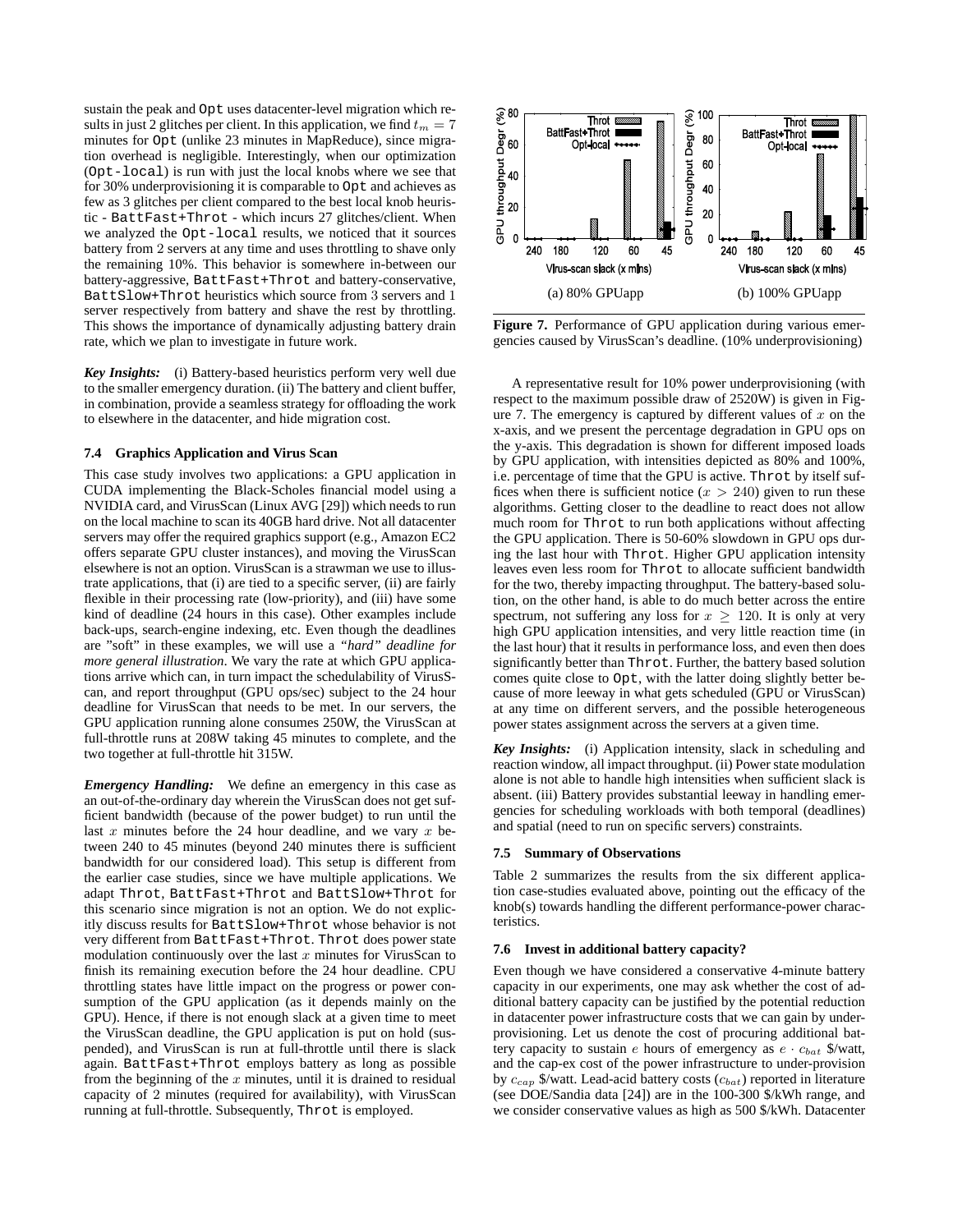| <b>Application</b><br>characteristics | <b>Emergency handling</b><br>(knob selection)        |  |  |  |  |
|---------------------------------------|------------------------------------------------------|--|--|--|--|
| Short peak                            | Batteries are self-sufficient in handling peaks      |  |  |  |  |
| widths                                | up to 30 mins without requiring expensive throttling |  |  |  |  |
| Medium peak                           | Batteries supplement power state throttling          |  |  |  |  |
| widths                                | to reduce performance overheads                      |  |  |  |  |
| Long peak                             | Immediate migration is benefitial,                   |  |  |  |  |
| widths                                | Batteries hide power spike during migration          |  |  |  |  |
| Sensitive to                          | Migration may impact performance,                    |  |  |  |  |
| data locality                         | Batteries help postpone migration                    |  |  |  |  |
| Slack-based                           | Shift peak temporally via flexible workload          |  |  |  |  |
| workloads                             | scheduling, Batteries help create more slack         |  |  |  |  |

**Table 2.** Summary of Results

| <b>Battery</b> | <b>Emergency</b> | Assumed Cap-ex \$/W for IT --> |        |              |        |                   |  |
|----------------|------------------|--------------------------------|--------|--------------|--------|-------------------|--|
| cost           | duration         | $1\frac{2}{3}$ /W              | 25/W   | <b>5\$/W</b> | 10\$/W | 15\$/W            |  |
|                | 5 mins           | $\overline{39.0}$              | 79.0   | 199.0        | 399.0  | 599.0             |  |
| 100            | 15 mins          | 12.3                           | 25.7   | 65.7         | 132.3  | 199.0             |  |
| \$/KWh         | 30 mins          | 5.7                            | 12.3   | 32.3         | 65.7   | 99.0              |  |
|                | 1 hour           | 2.3                            | 5.7    | 15.7         | 32.3   | 49.0              |  |
|                | 4 hours          | $-0.2$                         | 0.7    | 3.2          | 7.3    | 11.5 <sub>2</sub> |  |
|                |                  |                                |        |              |        |                   |  |
|                | 5 mins           | 12.3                           | 25.7   | 65.7         | 132.3  | 199.0             |  |
| 300            | 15 mins          | 3.4                            | 7.9    | 21.2         | 43.4   | 65.7              |  |
| \$/KWh         | 30 mins          | 1.2                            | 3.4    | 10.1         | 21.2   | 32.3              |  |
|                | 1 hour           | 0.1                            | 1.2    | 4.6          | 10.1   | 15.7              |  |
|                | 4 hours          | $-0.7$                         | $-0.4$ | 0.4          | 1.8    | 3.2               |  |
|                |                  |                                |        |              |        |                   |  |
|                | 5 mins           | ! 7.0                          | 15.0   | 39.0         | 79.0   | 119.0             |  |
| 500            | 15 mins          | 1.7                            | 4.3    | 12.3         | 25.7   | 39.0              |  |
| \$/KWh         | 30 mins          | 0.3                            | 1.7    | 5.7          | 12.3   | 19.0              |  |
|                | 1 hour           | $-0.3$                         | 0.3    | 2.3          | 5.7    | 9.0               |  |
|                | 4 hours          | $-0.8$                         | $-0.7$ | $-0.2$       | 0.7    | $1.5\,$           |  |

**Figure 8.** ROI with additional battery capacities. Positive values indicates investment is worthwhile (magnitude indicates higher returns) while negative values suggest not investing in higher capacities.

power infrastructure cap-ex is reported to grow by \$10-25 for every provisioned watt [4, 23]. Since this includes costs for cooling, Diesel Generators, UPS, etc., it is non-trivial to isolate the \$/W for the IT power infrastructure. Consequently, we study a wide range for  $c_{cap}$  starting from as low as 1 \$/W going all the way to 15 \$/W. We can then calculate the Return-On-Investment (ROI) for additional battery capacity as:  $\frac{c_{cap} - e \cdot c_{bat}}{e \cdot c_{bat}}$  and show these in Figure 8 for emergency durations ranging from 5 minutes to 4 hours. In these calculations, we ensure that battery costs are amortized over 4 year lifetimes while infrastructure costs are amortized over 12 year lifetimes. We find a positive ROI (very high ROI in many cases) for most of the operating regions, despite considering pessimistic scenarios. This suggests that investing in additional battery capacity may be worthwhile, although a more in-depth economic analysis is warranted in future work.

# **8. Concluding Remarks**

We have presented a framework for dealing with emergencies arising from aggressive underprovisioning of the power infrastructure. Rather than disruptive fuses/circuit-breakers, IT controlled techniques such as power state modulation, and workload migration can be supplemented with our new proposal of leveraging already existing UPS batteries to gracefully deal with emergencies. We demonstrate using an experimental prototype, with several interesting use cases, that the battery based approaches are (i) self-sufficient to deal

with short duration emergencies, (ii) supplement existing solutions to enhance their efficacy over a wider range of operating conditions, and (iii) create opportunities where other options are infeasible. We have also presented an offline theoretical framework to find bounds on how well we can perform under these emergencies, and presented several online heuristics that can adapt themselves to work under these unpredictable black swan events (when? how severe? how long?). Since these emergencies are typically a consequence of load surges, existing solutions - power state throttling and migration - by themselves can have serious performance implications. Overall, we find that when migration/load-redirection overhead is low, a fast drain of the battery locally to control the power surge until migration is complete, works quite well. At the other extreme, when migration costs are high, delaying the migration with a combination of slow battery drain and power mode control is the better option. The battery is thus an agile and useful stand-alone and/or complementary solution to address both short and long duration emergencies.

#### **Acknowledgments**

This work was supported, in part, by NSF grants CNS-0720456, CNS-0615097, CAREER award 0953541, and research awards from Google and HP. We would like to thank Luiz Barroso from Google, who provided valuable inputs on motivating and shaping the work presented in this paper.

#### **References**

- [1] 1 KW APC UPS SURTA1500RMXL2U. http://www.apc. com/products/.
- [2] F. Ahmad and T. N. Vijaykumar. Joint optimization of idle and cooling power in data centers while maintaining response time. In *Proceedings of the Architectural support for programming languages and operating systems (ASPLOS)*, 2010.
- [3] H. Amur, J. Cipar, V. Gupta, G. R. Ganger, M. A. Kozuch, and K. Schwan. Robust and flexible power-proportional storage. In *Proceedings of the ACM Symposium On Cloud Computing (SOCC)*, 2010.
- [4] L. A. Barroso and U. Holzle. *The Datacenter as a Computer: An Introduction to the Design of Warehouse-Scale Machines*. Morgan and Claypool Publishers, 2009.
- [5] D. Bhandarkar. Watt Matters in Energy Efficiency, Server Design Summit, 2010.
- [6] J. Chase, D. Anderson, P. Thakur, and A. Vahdat. Managing Energy and Server Resources in Hosting Centers. In *Proceedings of the Symposium on Operating Systems Principles (SOSP)*, 2001.
- [7] Y. Chen, A. Das, W. Qin, A. Sivasubramaniam, Q. Wang, and N. Gautam. Managing Server Energy and Operational Costs in Hosting Centers. In *Proceedings of the Conference on Measurement and Modeling of Computer Systems (SIGMETRICS)*, 2005.
- [8] C. Clark, K. Fraser, S. Hand, J. Hansen, E. Jul, C. Limpach, I. Pratt, and A. Warfield. Live migration of virtual machines. In *Proceedings of the Symposium on Networked Systems Design and Implementation (NSDI)*, 2005.
- [9] Commercial circuit breakers, 2008. http:// circuit-breakers.carlingtech.com/all\_circuits. asp.
- [10] O. Deng, D. Meisner, L. Ramos, T. F. Wenisch, and R. Bianchini. Memscale: active low-power modes for main memory. In *Proceedings of Architectural Support for Programming Languages and Operating Systems (ASPLOS)*, 2011.
- [11] Facebook Open Compute Project, 2011. http://opencompute. org.
- [12] X. Fan, W.-D. Weber, and L. A. Barroso. Power provisioning for a warehouse-sized computer. In *Proceedings of the International Symposium on Computer Architecture (ISCA)*, 2007.